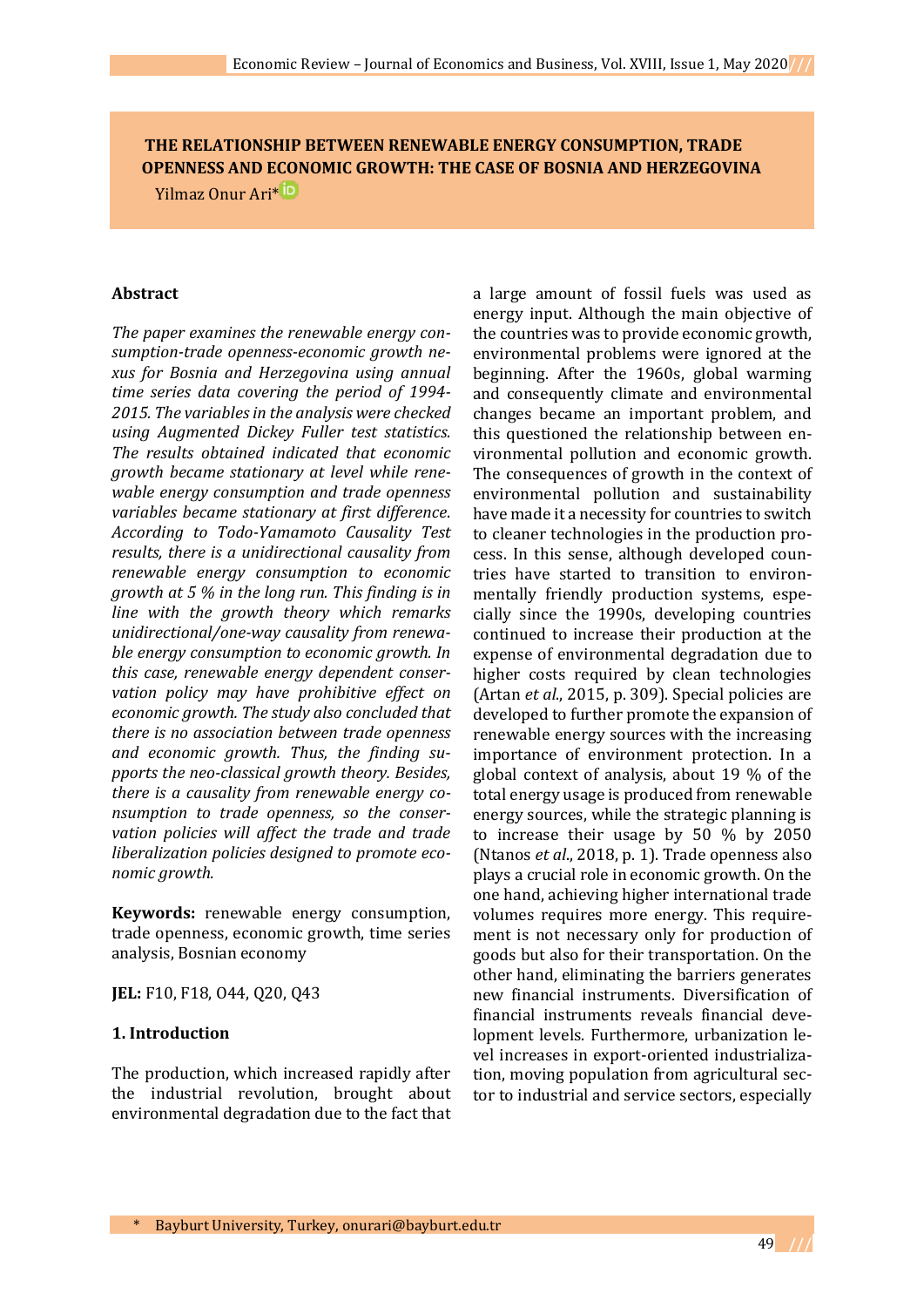in developing countries (İşgüven & Şeker, 2019, p. 154).

Bosnia and Herzegovina (BiH) is a small developing country with the population of roughly 3.8 million. BiH is in the process of creating a foundation for sustainable economic growth after a period of successful post-conflict recovery after the war of 1992-1995 (Nikolakakis, 2019, p. 47). The energy sector in BiH is characterized by high energy intensity when compared with developed EU countries, which is the key indicator of the impacts of energy utilization. BiH's total energy supply in 2007 was 5.6 Mtoe. Coal had the highest share in the total energy consumption (62.6%), while oil and oil products (22.7%), natural gas (6.2%) and renewable energy sources (9.4%) followed (Karakosta *et al*., 2012, pp. 5167-5168). As an EU membership candidate and a developing country, BiH's shift to renewable energy production and consumption is expected to affect BiH's economic activites, especially import and export indicators.

There exists a continuous research about the fulfillment of rapidly rising energy demand without damaging the environment. Some past studies in the literature (Dolecek & Karabegovic, 2013; Karakosta *et al*., 2012; Petrovic & Smajevic, 2005) all emphasized the importance of renewable energy usage for sustainability, clean environment strategies and EU membership for BiH in the theoretical context. This study was designed to fulfill the gap in the available literature about the causality of renewable energy consumption, trade openness and economic growth of BiH. Despite its geographical richness, the use of renewable energy sources is restricted in BiH, just like in other Balkan countries. Thus, this study also was designed to make an assessment through handling the issue from an economic perspective. Besides, it would be a guide for future studies in terms of seeing how renewable energy affects economic determinants such as economic growth and trade openness. The following section of the paper provides the literature for renewable energy consumption-economic growth nexus, trade openness-economic growth nexus and renewable energy consumptiontrade openness nexus. Section 3 discusses the methodology including the sources of data, model specification, and tools of the analysis.

Section 4 shows the empirical findings and discussion. Finally, Section 5 provides conclusions.

## **2. Literature review**

## *2.1. Literature regarding renewable energy consumption-economic growth nexus*

In the literature, there are four hypotheses regarding causality direction between renewable energy consumption and economic growth (Öztürk, 2010):

- 1) The growth hypothesis remarks unidirectional/one-way causality from renewable energy consumption to economic growth. In this case, renewable energy dependent conservation policy may have a prohibitive effect on economic growth.
- 2) The conservation hypothesis is in contrast to growth hypothesis. According to this hypothesis, there is unidirectional causality from economic growth to renewable energy consumption. Therefore, renewable energyrelated conservation policy may have little or no impact on economic growth.
- 3) The feedback effect hypothesis suggests bidirectional causality between renewable energy consumption and economic growth.
- 4) The neutrality hypothesis suggests the absence of causality between renewable energy consumption and economic growth. Thus, implication of renewable energy conservation policy has an insignificant effect.

There are many studies in the empirical literature that have examined the causality relationship between renewable energy consumption and economic growth in confirming the four hypotheses above. Among them, Apergis and Payne (2010) examined the relationship between renewable energy consumption and economic growth for a panel of 20 OECD countries over the period 1985-2005. The Grangercausality results indicated a bidirectional causality between renewable energy consumption and economic growth, both in the short and long run. The results supported the feedback effect hypothesis. Menegaki (2011) analyzed the causal relationship between economic growth and renewable energy for 27 European countries in a multivariate panel framework over the period 1997-2007. The study conclu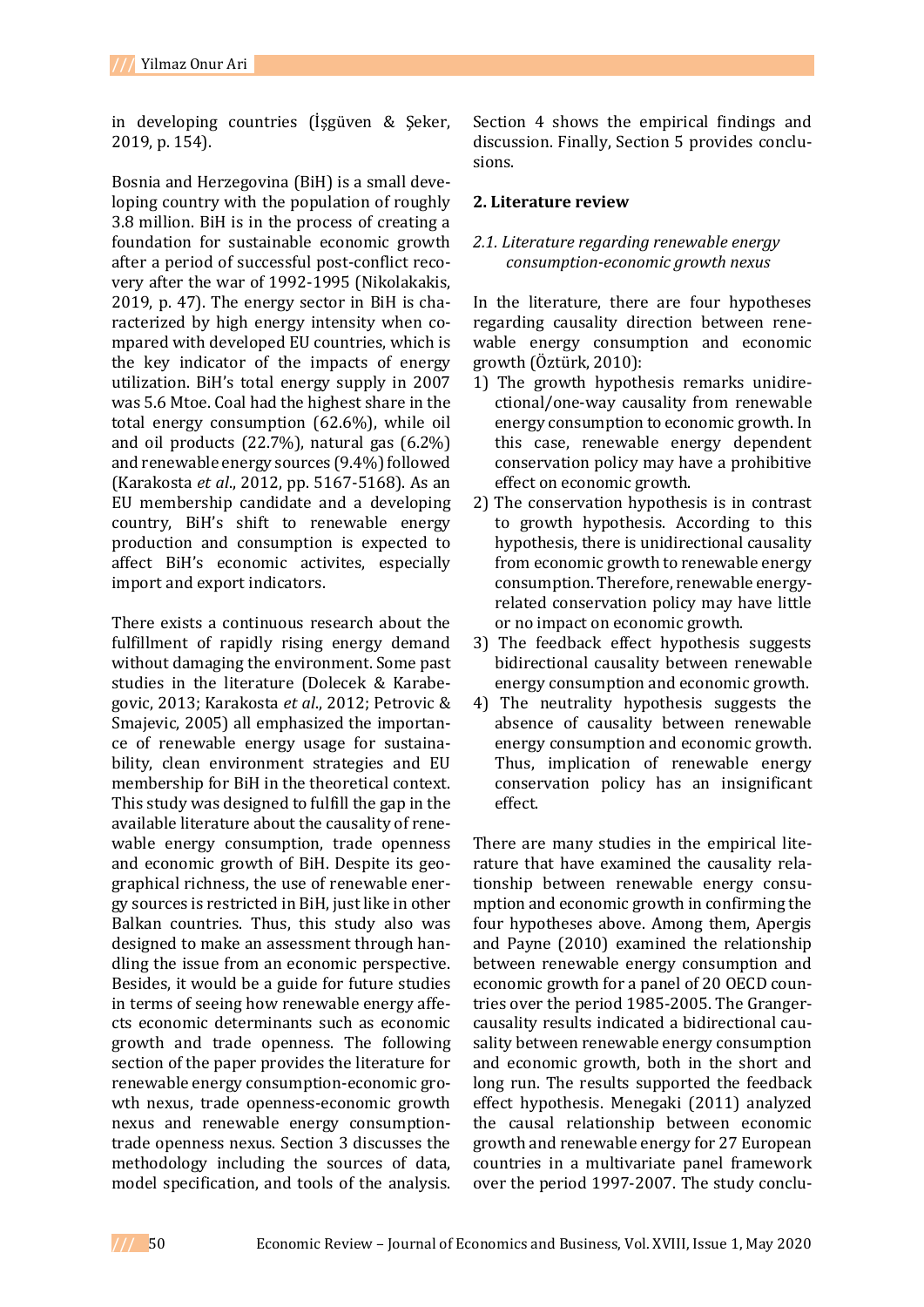ded that there is no causality between growth and renewable energy, so it confirms the neutrality hypothesis. Bhattacharya (2016) investigated the impacts of renewable energy consumption on the economic growth of 38 top renewable energy-consuming countries for the period 1991-2012. They found that renewable energy consumption has a significant positive effect on the economic growth for 57 % of the selected countries. Thus, the findings support the growth hypothesis. Fotourehchi (2017) analyzed the long-run causality relationship between renewable energy consumption and economic growth during the period 1990-2012 for 42 developing countries. They found that there is a long-run positive unidirectional causality running from renewable energy to economic growth and confirmed the growth hypothesis. Marinaş et al. (2018) tested the correlation between economic growth and renewable energy consumption for ten EU countries from Central and Eastern Europe over the period 1990-2014, using the Auto Regressive and Distributed Lag (ARDL) modelling procedure. Their results showed that economic growth and renewable energy consumption dynamics are independent in Romania and Bulgaria, while there is a unidirectional causality from renewable energy consumption to economic growth in Hungary, Lithuania, and Slovenia. Thus, the neutrality hypothesis is valid for Romania and Bulgaria, while the growth hypothesis is valid for Hungary, Lithuania, and Slovenia in the study. Rahman and Velayutham (2020) explored the relationship between renewable and non-renewable energy consumption and economic growth for a panel of five South Asian countries over the period of 1990- 2014. Dumitrescue-Hurlin panel causality test was used to see causal links between variables. The study revealed that there is a unidirectional causality running from economic growth to renewable energy consumption. Hence, this study supported the conservation hypothesis.

## *2.2. Literature regarding trade opennesseconomic growth nexus*

The theoretical background on trade openness-economic growth nexus has its roots in the neo-classical theory of growth. The classical and neo-classical theorists strongly supported trade led growth hypothesis, and

identified trade as engine of growth. Generally speaking, trade openness promotes growth since it enhances specialization and division of labor in production. The new growth theories emphasized trade policy framework which promotes effective resource allocation by reorienting factors into the sectors where the country enjoys comparative advantages in trade (see Solow, 1956; Helpman & Krugman, 1985; Romer, 1990; Edwards, 1992). The development of endogenous (new) growth theories offers a theoretical basis for empirical investigation of trade openness-economic growth nexus. In contrast, the neo-classical growth theory recognizes no association between trade openness and economic growth. It shows that economic growth is exogenously defined by technology (Hye & Lau, 2015: 189).

In the empirical literature, there are many studies on developing countries that examine trade openness-economic growth nexus. Among them, Yapraklı (2007) analyzed trade openness, financial openness and economic growth of Turkey by using multivariate cointegration analysis, error correction-augmented Granger causality tests and vector error correction model for the period of January 1990 to April 2006. According to the results, economic growth is positively affected by trade openness and negatively by financial openness in the long run. Nduka *et al*. (2013) compared the causal relationship between trade openness and economic growth in the pre and post Structural Adjustment Programme Periods in Nigeria. They applied Augmented-Dickey Fuller and Phillip-Perron tests for unit root and Engle-Granger approach for cointegration. The results of the cointegration test confirmed a long-run relationship between economic growth and trade openness. They also stated that an increasing level of openness will be beneficial for Nigerian economy. On the contrary, Musila and Yiheyis (2015) showed that there is a negative association between trade openness and economic growth, using annual time series data for Kenya. Fetahi-Vehapi *et al*. (2015) analyzed the effect of trade openness on economic growth of South East European countries (including BiH) over the period 1996 to 2012. Using the system GMM technique they found a positive and statistically significant growth effect of trade openness. Silajdzic and Mehic (2017) investigated the effect of trade

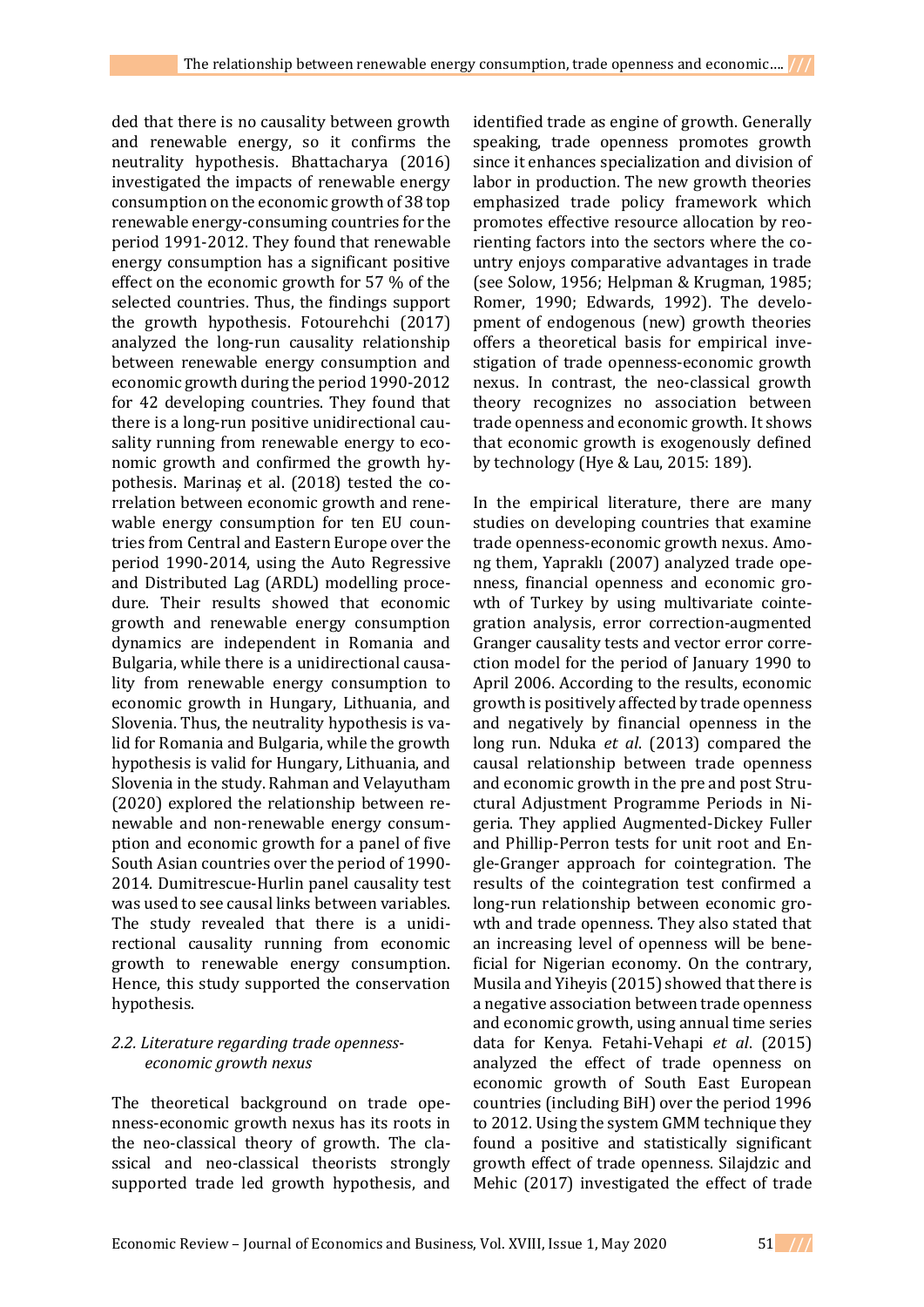openness on economic growth in CEE countries over the period 1995-2013 by estimating Prais-Winsten-correlated panels using corrected standard errors (PSCE) method and dynamic least squares dummy variable (LSDVC) method. They found that trade openness has a positive effect on economic growth only in countries which make technologyintensive production. Uslu (2019) investigated the impact of trade openness and economic growth of Turkey by using time series analysis with multiple structural breaks for the period 1960-2017. According to the results of causality tests, there is no causality relationship in the short run between trade openness and the real GDP per capita while it exists in the long run.

# *2.3. Literature regarding renewable energy consumption-trade openness nexus*

The third category of studies concerns those interested in the relationship between renewable energy consumption and trade openness. According to Sadorsky (2012), in theory there are many ways that energy consumption and inernational trade mutually affecteach other. An increase in exports means there is an economic activity and this will increase energy use. Also, a decrease in energy consumption will decrease the production of goods so it will have a negative impact on trade openness. Adversely, if international trade is found to Granger cause energy consumption or if there is no causality between energy consumption and international trade, conservation policies will not affect the trade and trade liberalization policies designed to promote economic growth.

Among empirical literature authors, Ben Aissa *et al*. (2014), used panel cointegration techniques to examine the relationship between renewable energy consumption, trade (exports and imports) and output in 11 African countries covering the period 1980-2008. They found no causality between output and renewable energy consumption and between trade and renewable energy consumption in the short run. Also, in the long run they found no causality running from output or trade to renewable energy. Aslan *et al*. (2017) investigated the relationship between energy consumption-economic growth and energy

consumption-trade openness using the panel of G-8 countries over the period of 1980-2012. They found a unidirectional causality running from trade openness to energy consumption and from economic growth to energy consumption. Amri (2018) examined the linkage between both renewable and non-renewable energy consumption and trade for 72 countries over the period 1990-2012. The study revealed a bidirectional relationship between the two sorts of energy consumption and trade in both developed and developing countries in the sample. Recently, Zeren and Akkuş (2020) investigated the relationship between trade openness and renewable and non-renewable energy consumption for "Top Emerging Countries of Bloomberg" in the 1980-2015 period. The long-run relationship between panels is examined with Dumitrescu-Hurlin (2012) panel causality test, Westerlund (2006) panel cointegration test with multiple structural breaks, and Pesaran (2006) CCE-MG cointegration estimator. According to the findings, the use of non-renewable energy is one of main reasons for the increase in trade openness. In addition, the study concluded that an increase in renewable energy usage is an important factor in decreasing trade openness for these emerging countries. Although there are some studies covering the Balkan countries, the empirical literature review shows that there are not any specific studies regarding renewable energy consumption-economic growth, renewable energy consumption-trade openness and economic growth-trade openness relationships for BiH, which further justifies the significance of this study.

# **3. Data and methodology**

The data was made up from annual time series data of renewable energy consumption, trade openness and the growth rate for BiH. The data ranges from 1994 to 2015. Due to comparability reasons, renewable energy consumption is presented as a percentage of the total final energy consumption of the country. Both trade openness (import + export) and economic growth data are presented in percentages of real GDP. Data of all variables are obtained from the World Bank Database. The logarithm of all series is taken in order to purify the series from small fluctuations and make them linear. Accordingly, LRENER denotes renewable ener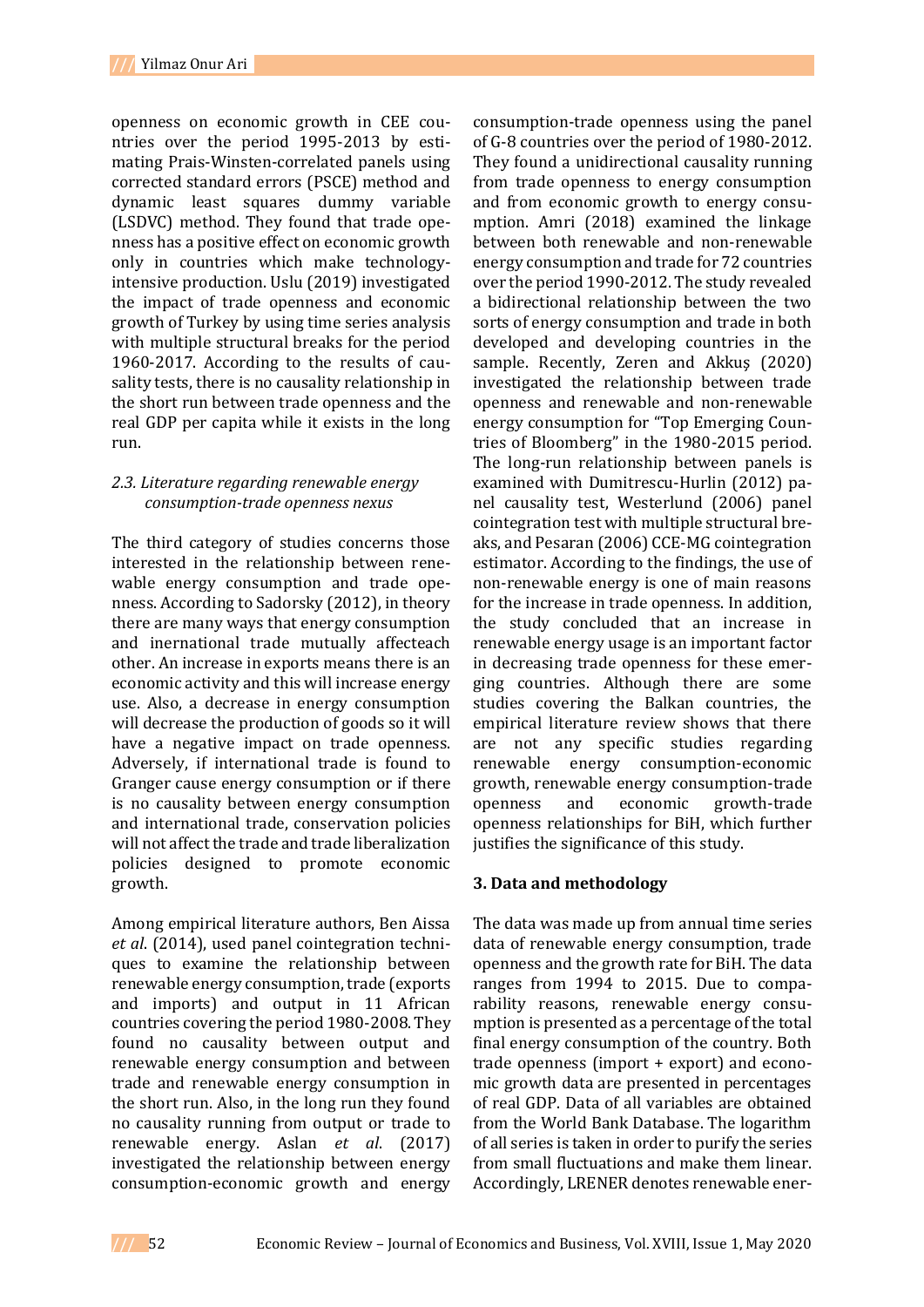gy consumption, LGRW denotes Growth Rate, and LTR stands for the trade openness.

Since the variables used in the econometric analysis are not stationary, there will be a regression fallacy problem, so it is necessary to examine the stationarity of the data before starting the analysis. Various unit root tests are used to study stationarity. ADF unit root test was used in the analysis. The test was carried out using constant (intercept) only and constant with trend in order to see how robust the outcome will be.

Toda-Yamamoto (1995) causality test (TY) was employed in the study so that the causality relationship between BiH's renewable energy consumption, economic growth and trade openness can produce a robust outcome. In the TY method, series can be included in the analysis without the need for information such as stationarity and cointegration, which can reduce the loss of information and observation (Göçer & Akın, 2016).

Due to the fact that some of the series are I (1) and some of them are I (0), the TY causality test method that allows the work with the level values of the series was preferred.

As the first step of the TY method, the lag length (k) suitable for the VAR model is determined. In the second stage, the integration level dmax of the variable with the highest degree of integration is added to the k lag length. In the third stage, the level values of the series and the VAR model are estimated for the lag  $(k +$ dmax). The three-variable VAR model to be estimated at this stage is given below:

LRENER<sub>t</sub> =
$$
\alpha_0 + \sum_{i=1}^{k+d} \max_{\alpha_{1i}} \alpha_{1i}
$$
LRENER<sub>t-1</sub> +  
 $\sum_{i=1}^{k+d} \max_{\alpha_{2i}} \alpha_{2i}$ LGRW<sub>t-1</sub> + $\sum_{i=1}^{k+d} \max_{\alpha_{3i}} \alpha_{3i}$ LTR<sub>t-1</sub> + $\mu$  (1)

$$
LGRW_{t} = \beta_{0} + \sum_{i=1}^{k+d} \max \beta_{1i} LGRW_{t-1} +
$$
  
 
$$
\sum_{i=1}^{k+d} \max \beta_{2i} LRENER_{t-1} + \sum_{i=1}^{k+d} \max \beta_{3i} LTR_{t-1} + \mu_{t}
$$
 (2)

LTR<sub>t</sub> =  $\gamma_0$  +  $\sum_{i=1}^{k+d} \max \gamma_{1i}$ LTR<sub>t-1</sub> +  $\sum_{i=1}^{k+d} \max \gamma_{2i}$ LRENER<sub>t-1</sub> +  $\sum_{i=1}^{k+d} \max \beta_{3i} LGRW_{t-1} + \mu_{t}$  (3)

Hypotheses are as follows:

H01: Renewable energy consumption is not the cause of economic growth.

H02: Economic growth is not the cause of renewable energy consumption.

 $H<sub>03</sub>$ : Trade openness is not the cause of economic growth.

H04: Economic growth is not the cause of trade openness.

H05: Renewable energy consumption is not the cause of trade openness.

 $H_{06}$ : Trade openness is not the cause of renewable energy consumption.

## **4. Results and discussion**

Table 1 explains descriptive statistics. It can be observed that average economic growth (LGRW) is 1.65 % with standard deviation of 1.20 % and maximum of 4.48 %.

Renewable energy consumption (LRENER) and trade openness (LTR) have a mean value of 3.10 % and 4.56 % respectively.

Probability value of LRENER, LGRW and LTR are greater than 0.05. This indicates the normal distribution of the variables. Distributions are slightly right-skewed. Kurtosis values of LRENER and LTR are slightly lower than 3. That means distribution is platykurtic. Kurtosis of LGRW is slightly greater than 3. That means distribution is leptokurtic. In brief, it can be interpreted that variables are distributed normally because all the kurtosis values are close to 3.

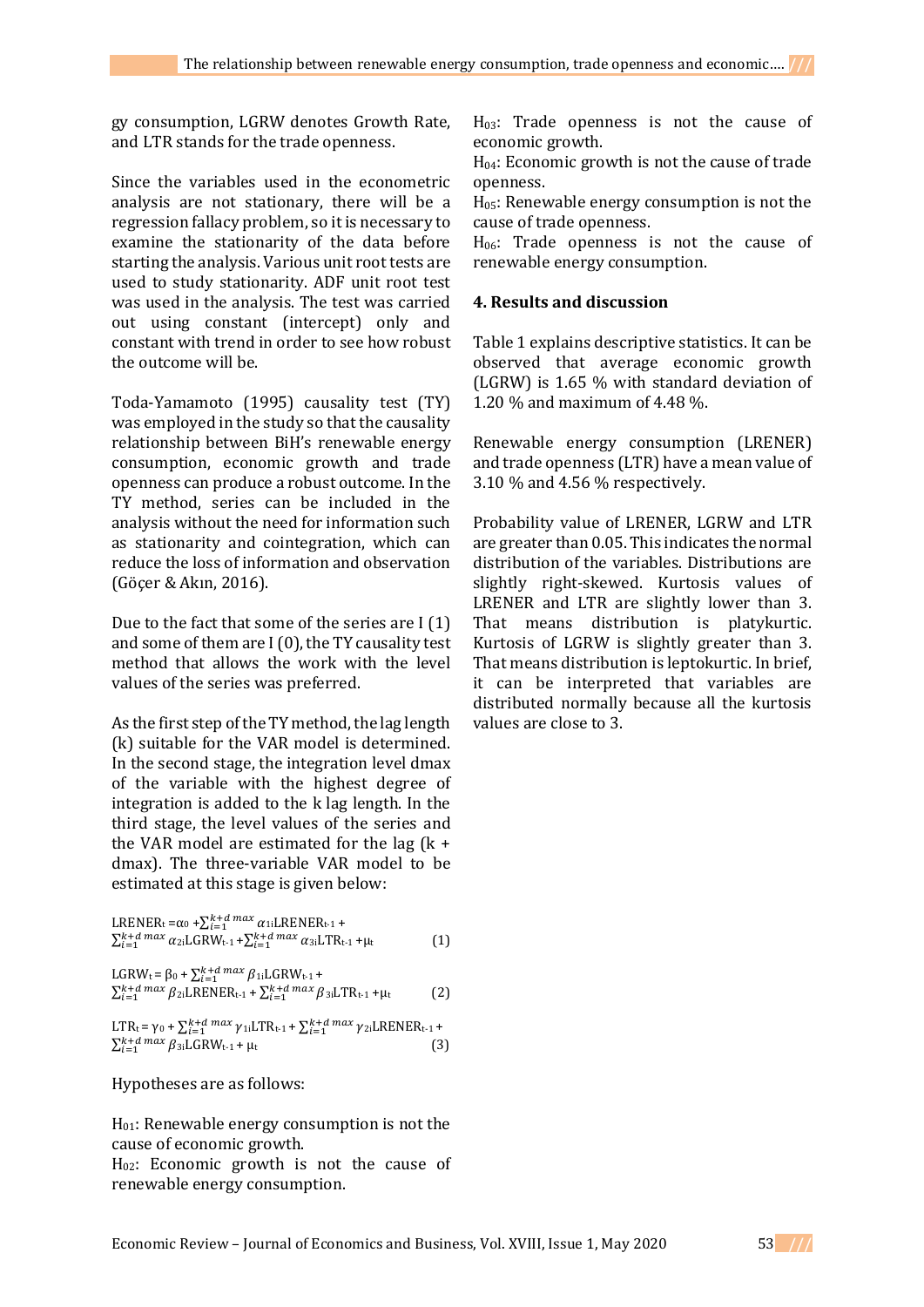|                 | <b>LRENER</b> | LGRW        | <b>LTR</b> |
|-----------------|---------------|-------------|------------|
| Mean            | 3.106054      | 1.650535    | 4.564440   |
| Median          | 3.001714      | 1.689172    | 4.553556   |
| Maximum         | 3.731460      | 4.488074    | 4.833659   |
| Minimum         | 2.649715      | $-0.356675$ | 4.300681   |
| Std. Dev.       | 0.330073      | 1.203792    | 0.130959   |
| <b>Skewness</b> | 0.448492      | 0.261637    | 0.234255   |
| Kurtosis        | 2.114510      | 3.053886    | 2.710544   |
| Jarque-Bera     | 1.456282      | 0.253660    | 0.278013   |
| Probability     | 0.482806      | 0.880883    | 0.870222   |
| Sum             | 68.33320      | 36.31177    | 100.4177   |
| Sum Sq. Dev.    | 2.287907      | 30.43140    | 0.360153   |
| Observations    | 22            | 22          | 22         |

Table 1. *Descriptive statistics*

Source: Computed by the author using E-views 10.0.

According to the result of ADF Unit Root Test, BiH's economic growth became stationary at level while renewable energy consumption and trade openness series became stationary at first difference.

the number of delayed terms included in the model (Gujarati & Porter, 2014, p. 655). For this purpose, the VAR model was established for three variables. At this juncture, all the five available lag length criteria (LR, FPE, AIC, SC, HQ) were used.

|  | Table 2. Results of ADF unit root test |  |  |
|--|----------------------------------------|--|--|
|  |                                        |  |  |

| <b>Unit Root Test</b>  | <b>Augmented Dickey-Fuller</b> |               |                            |                               |
|------------------------|--------------------------------|---------------|----------------------------|-------------------------------|
| Country                | Variables                      | Level         | 1 <sup>st</sup> Difference | 2 <sub>nd</sub><br>Difference |
| Bosnia and Herzegovina | LRENER                         | $-0.061004$   | $-3.848609*$               |                               |
|                        | LGRW                           | $-3.859431**$ |                            |                               |
|                        | <b>LTR</b>                     | $-2.997646$   | $-6.977031*$               |                               |
| Bosnia and Herzegovina | <b>LRENER</b>                  | $-0.061004$   | $-3.848609*$               |                               |

Note: Significance at 1 % is denoted by  $*$  and significance at 5 % is denoted by  $**$ .

Source: Computed by the author using E-views 10.0.

The precondition of the Johansen test is that all variables must be integrated in the same degree or all variables must not become stationary at the level. Thus, they are not adequate and sufficient for Johansen Cointegration Analysis. Due to the fact that the series of LRENER and LTR are I (1) and LGRW is I (0), the TY causality test method is suitable for this analysis.

Determining lagged values to be used in causality tests is an important problem. In order to make reliable relationships between variables and future predictions, appropriate delay values should be used in the analysis. Gujarati and Porter emphasized that the direction of causality is closely dependent on

Table 3 shows the appropriate lag lengths according to different information criteria.

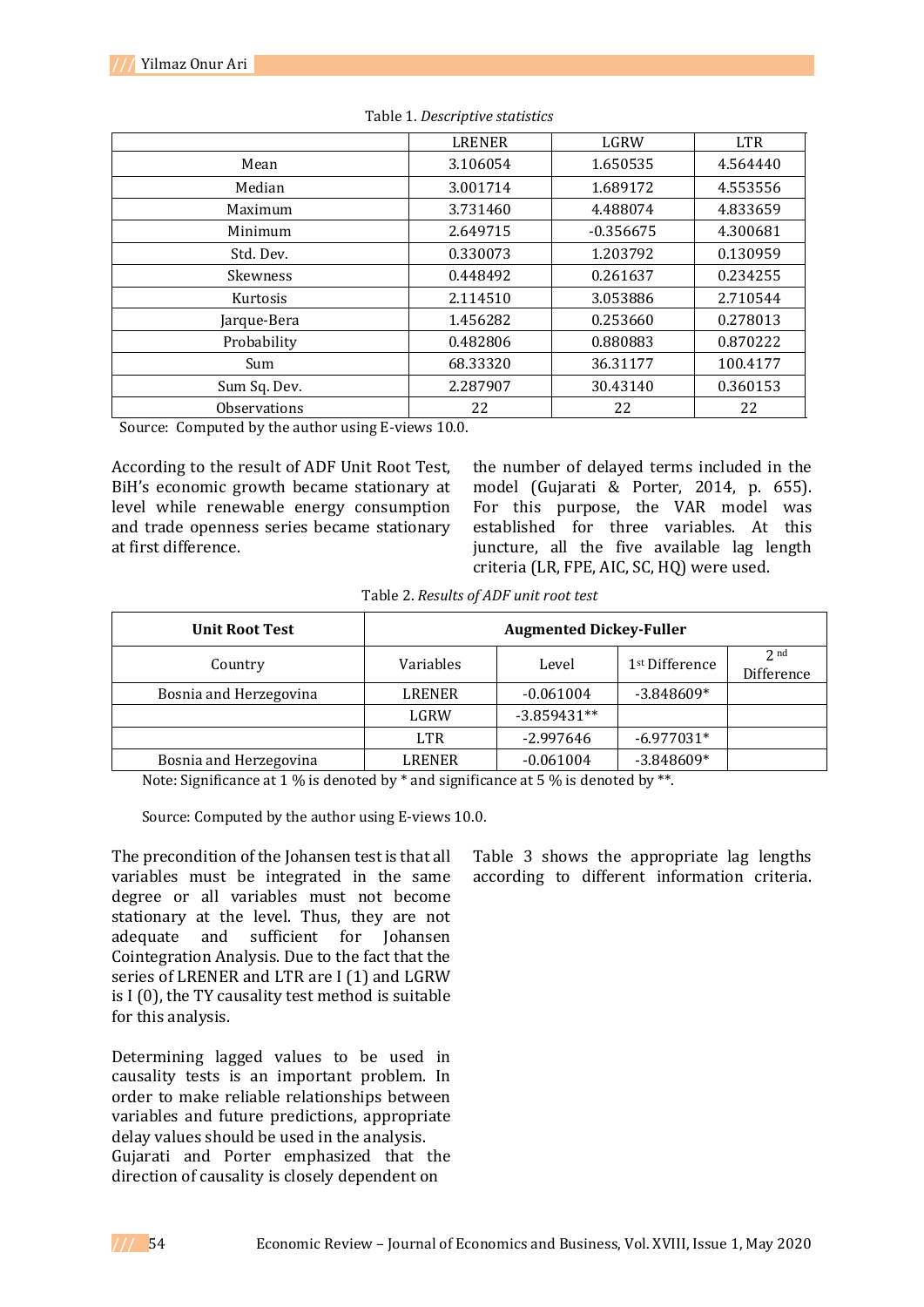| Lag      | LR        | FPE.        | AIC.         | SC        | HQ           |
|----------|-----------|-------------|--------------|-----------|--------------|
| $\theta$ | NA        | 0.001007    | 1.612219     | 1.760614  | 1.632680     |
|          | 31.11259* | 0.000303    | 0.389891     | 0.983472* | 0.471738     |
|          | 12.01221  | 0.000308    | 0.297872     | 1.336639  | 0.441104     |
| Э        | 9.215011  | 0.000355    | 0.145996     | 1.629949  | 0.350613     |
| 4        | 9.671488  | $0.000285*$ | $-0.788302*$ | 1.140837  | $-0.522299*$ |

Table 3. *The optimal lag selection criteria*

Note: **LR:** Likelihood Ratio Criterion, **FPE:** Final Prediction Error Criterion **AIC:** Akaike Information Criterion, **SC:** Schwarz Information Criterion, **HQ:** Hannan-Quinn Information Criterion

Source: Computed by the author using E-views 10.0.

Looking at the results in Table 3, it is evident that FPE, AIC and HQ information criteria give the lag length as 4. When the graphs of the model's error terms were analyzed, it was observed that SC and FPE's lag length recommendation as 1 eliminated the problem of autocorrelation. Therefore, it was appropriate to take the lag length of the model as 1.

Once the lagged coefficients of the VAR model were determined, the degree of maximum integration of variables (1) were added to the number of lags in the model. According to  $k + d_{max} = 1+1=2$ . Causality analysis was made within the framework of VAR model at 2nd degree.

Table 4. *AR roots table*

| Lag Specification 12   |          |  |  |  |
|------------------------|----------|--|--|--|
| Root                   | Modulus  |  |  |  |
| $0.843676 - 0.353817i$ | 0.914864 |  |  |  |
| $0.843676 + 0.353817i$ | 0.914864 |  |  |  |
| $0.33072 - 0.429684i$  | 0.430955 |  |  |  |
| $0.033072 + 0.429684i$ | 0.430955 |  |  |  |
| 0.310773               | 0.310773 |  |  |  |
| $-0.276822$            | 0.276822 |  |  |  |

Source: Computed by the author using E-views 10.0.



Source: Computed by the author using E-views 10.0.

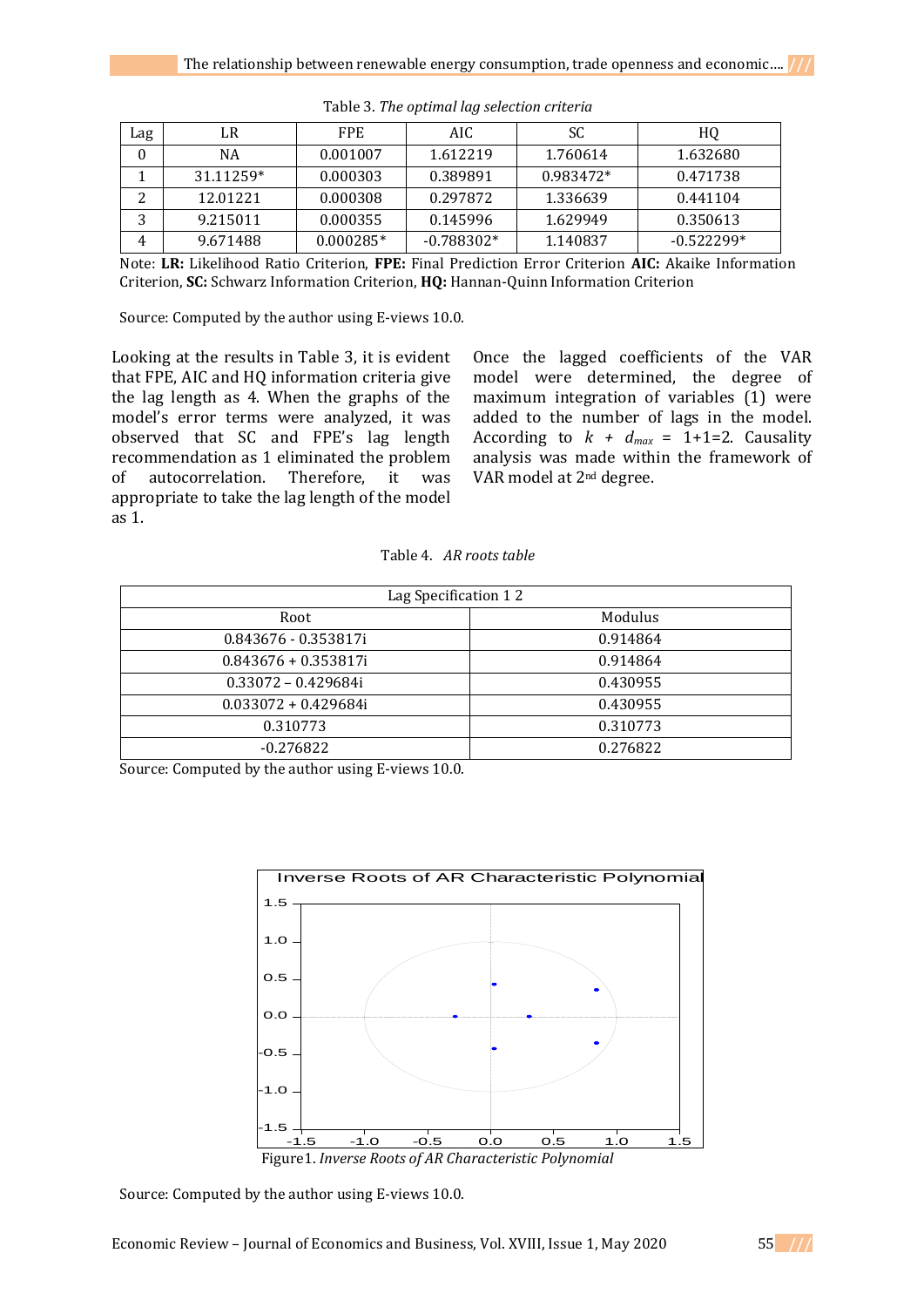Table and figure of the inverse roots of AR characteristic polynomial are shown in Table 4 and Figure 1 respectively. Results of Autocorrelation LM Test for BiH are shown in Table 5.

Because the maximum degree of integration of the series was 1 (*i.e*., since the series is I(1) at most),  $k + d$ max = 1 + 1 = 2 lagged regression models were estimated. Created VAR model was estimated via SUR (Seemingly Unrelated Regression). MWALD test was applied on p=2 lag and the results are presented in Table 6.

trade openness." hypothesis is accepted as well. The " $H_0$ : Renewable energy consumption is not the cause of trade openness." hypothesis is rejected because probability is lower than 5 % level. In other words, renewable energy is the cause of trade openness.

Economic growth is not the cause of renewable energy consumption. The "Economic growth is not the cause of renewable energy consumption." hypothesis is accepted at 5 % level but is rejected at 10 %.

| <b>Autocorrelation LM Test for BiH</b> |        |          |  |  |
|----------------------------------------|--------|----------|--|--|
| Lag                                    | Prob.  | LM Stat. |  |  |
|                                        | 0.3268 | 1.200823 |  |  |
|                                        | 0.7927 | 0.589395 |  |  |
|                                        | 0.3598 | 1.145139 |  |  |
|                                        | 0.1001 | 1.837476 |  |  |

Table 5. *Autocorrelation LM Test Result*

Source: Computed by the author using E-views 10.0.

| Table of Toda Tamamolo Causancy Test Results |          |                         |             |  |  |
|----------------------------------------------|----------|-------------------------|-------------|--|--|
| DEPENDENT VARIABLE: LGRW                     |          |                         |             |  |  |
|                                              | $X^2$    | df                      | Probability |  |  |
| LTR.                                         | 0.682371 | 2                       | 0.7109      |  |  |
| <b>LRENER</b>                                | 6.144869 | $\overline{2}$          | 0.0463      |  |  |
|                                              |          | DEPENDENT VARIABLE: LTR |             |  |  |
|                                              | $X^2$    | df                      | Probability |  |  |
| LGRW                                         | 0.234150 | 2                       | 0.8895      |  |  |
| <b>LRENER</b>                                | 7.275446 | 2                       | 0.0263      |  |  |
| DEPENDENT VARIABLE: LRENER                   |          |                         |             |  |  |
|                                              | $X^2$    | df                      | Probability |  |  |
| LGRW                                         | 5.655054 | 2                       | 0.0592      |  |  |
| <b>LTR</b>                                   | 0.008145 | 2                       | 0.9959      |  |  |

Table 6. *Toda-Yamamoto Causality Test Results*

Source: Computed by the author using E-views 10.0.

According to TY causality test results, the " $H_0$ : Renewable energy consumption is not the cause of economic growth." hypothesis is rejected because probability is lower than 5 % level. Renewable energy is the cause of economic growth.

The  $H_0$ : Trade openness is not the cause of economic growth." hypothesis is accepted because probability is higher than 5 % level. The " $H_0$ : Economic growth is not the cause of Therefore, we can say there is a unidirectional relationship from renewable energy consumption to economic growth at 5 % for BiH.

Finally, the " $H_0$ : Trade openness is not the cause of renewable energy consumption." hypothesis is accepted because probability is higher than 5 %. Thus, we can say there is unidirectional causality from renewable energy consumption to trade openness for BiH.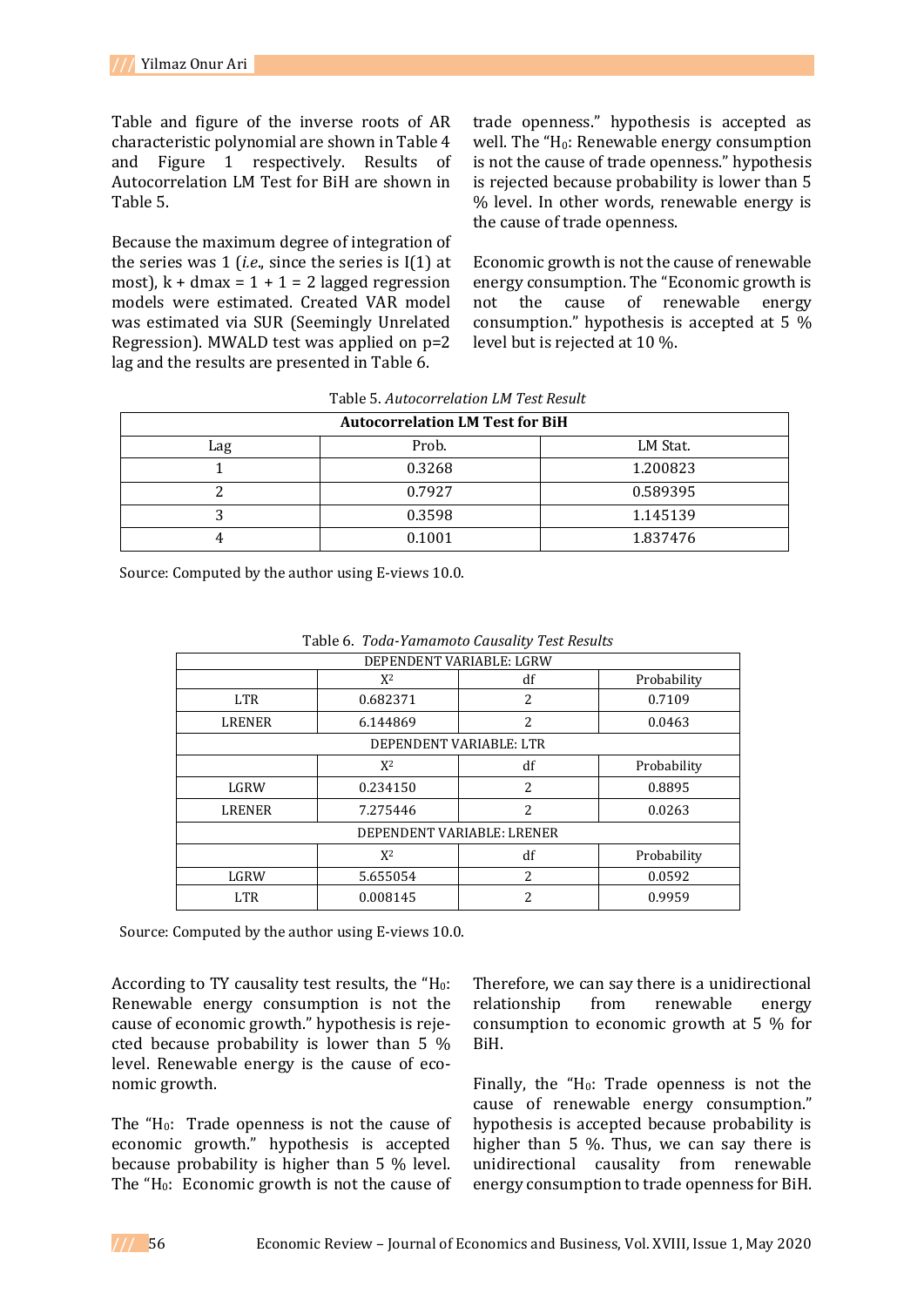### **5. Conclusion**

The study investigated the linkage between renewable energy consumption, economic growth and trade openness using an annual time series data of BiH for the period of 1994- 2015. The relationship between renewable energy consumption, economic growth and trade openness was analyzed by employing the TY causality test in the study. More specifically, we have tried to fill the gap about the increasing importance of renewable energy sector and trade activities for BiH's economic growth.

The empirical findings revealed that there is a unidirectional causality from renewable energy consumption to economic growth at 5 % in the long run. This finding is in line with the growth theory which remarks a unidirectional/one-way causality from renewable energy consumption to economic growth. In this case, renewable energy dependent conservation policy may have prohibitive effect on economic growth. Therefore, to access the sustainable growth, Bosnian policy makers should avoid renewable energy dependent conservation policies and encourage the development of clean energy sector. To encourage the development of clean energy sector, they should introduce the appropriate incentive mechanisms and market accesibility of renewable energy. BiH's aspirations to join the EU compose a significant part of the authorizing environment for the energy sector.

According to the results of renewable energy consumption-trade openness nexus, the study concluded that renewable energy consumption has a statistically significant impact on trade openness. Therefore, conservation policies will affect the trade and trade liberalization policies designed to promote economic growth. The use of renewable energy may increase the production of goods so it would have a positive impact on trade openness through export activities. Although there is a unidirectional causality from renewable energy consumption to trade openness for BiH, we think that an indirect effect may exist probably in the long term, from trade openness to renewable energy consumption through technology transfer. Indeed, international trade helps the transfer of technologies, but a relatively long

time is needed for BiH to build the necessary human and physical capacities for producing renewable energy. Renewable energy requires costly technology and infrastructure expenses of renewable energy plants are very high. This causes the usage of coal (62% of the total energy consumption) to be very common in BiH.

The findings also support the neo-classical growth theory, which does not recognize an association between trade openness and economic growth. It shows that economic growth is exogenously defined by technology. In this respect, this study does not support Fetahi-Vehapi's (2015) study regarding the results of trade openness-economic growth nexus for the Balkan countries including BiH. According to Silajdzic and Mehic's study (2017) on transition economies, trade openness has a positive effect on economic growth only in countries which make technology-intensive production. Thus, the findings suggest that if BiH as a transition economy produces and exports its technology-intensive products, it may increase its GDP this way.

#### **References**

- 1. Amri, F. (2018). Renewable and Non-Renewable Energy and Trade into Developed and Developing Countries. *Qual Quant*. 53, pp. 377-387.
- 2. Aslan, A., Ocal, O. & Shahbaz, M. (2017). Energy Consumption-Trade Openness-Economic Growth Nexus in G-8 Countries. *Cappadocia Academic Review*, 1(1), pp. 71- 97.
- 3. Apergis, N. & Payne, J. E. (2010). The Renewable Energy Consumption-Growth Nexus in Central America. *Applied Energy*, 88, pp. 343-347.
- 4. Artan, S., Hayaloğlu, P. & Seyhan, B. (2015). Türkiye'de Çevre Kirliliği, Dışa Açıklık ve Ekonomik Büyüme İlişkisi. *Yönetim ve Ekonomi Araştırmaları Dergisi*. 13(1), pp. 308- 325.
- 5. Ben Aissa, M. S., Ben Jebli, M. & Ben Youssef, S. (2014). Output, Renewable Energy Consumption and Trade in Africa. *Energy Policy*. 66, pp.11-18.
- 6. Bhattacharya, M., Paramati, S. R., Öztürk, İ. & Bhattacharya, S. (2016). The Effect of Renewable Energy Consumption on Eco-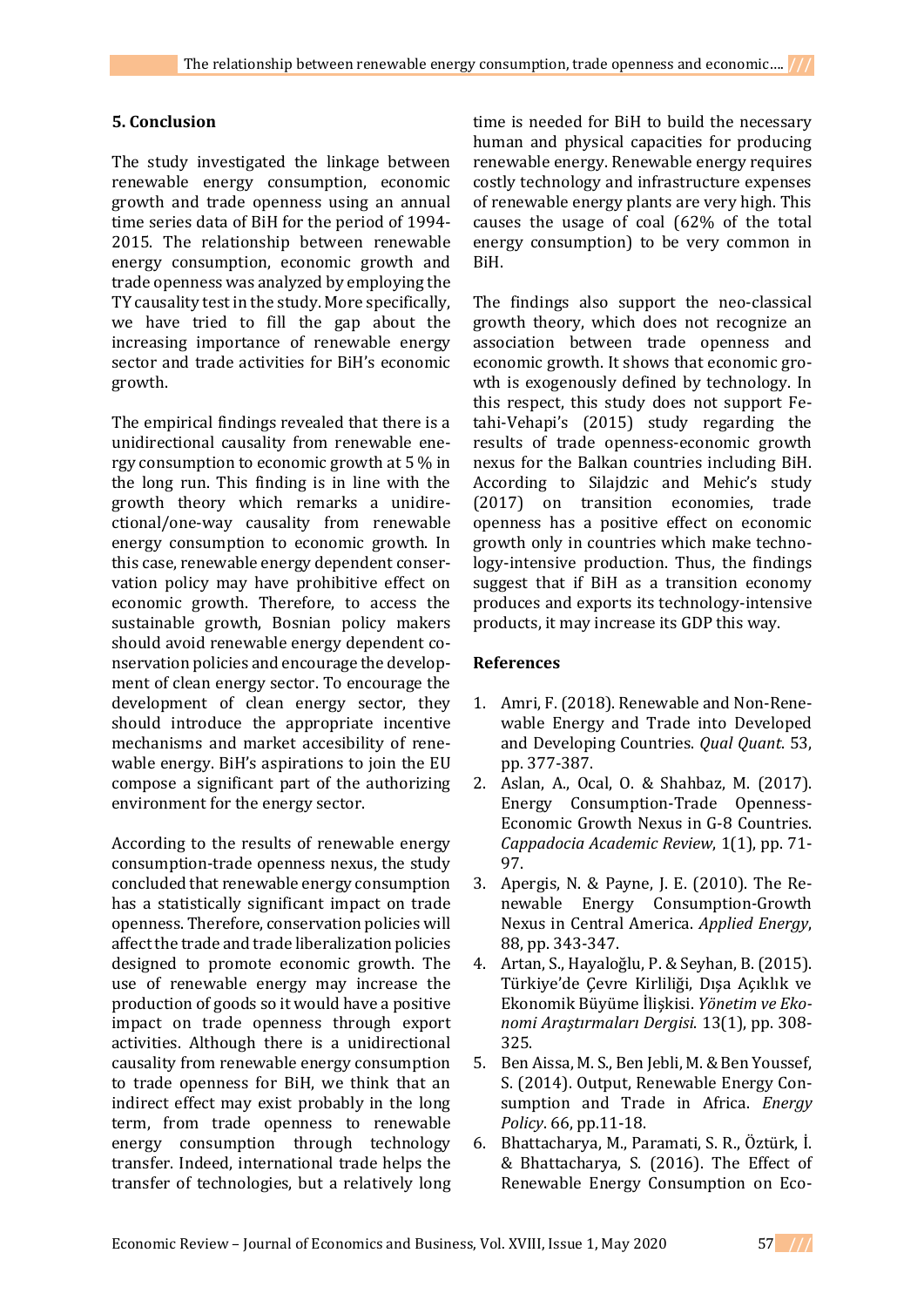nomic Growth: Evidence from top 38 Countries. *Applied Energy*. 162, pp. 733-741.

- 7. Dolecek, V. & Karabegovic, I. (2013). Renewable Energy Sources in Bosnia and Herzegovina: Situation and Perspectives. *Contemporary Materials*, IV-2, pp. 152-163.
- 8. Dumitrescu, E. I. & Hurlin, C. (2012). Testing for Granger Non-Causality in Heterogenous Panels, *Economic Modelling*. 29(4), pp. 1450-1460.
- 9. Edwards, S. (1992). Trade Orientation, Distortions and Growth in Developing Countries. *Journal of Development Economics*. 39(1), pp. 31-57.
- 10. Fetahi-Vehapi, M., Sadiku, L. & Petkovski, M. (2015). Empirical Analysis of Trade Ope-nness on Economic Growth: An Evidence for South East European Countries. *Procedia Economics and Finance*. 19, pp. 17-26.
- 11. Fotourehchi, Z. (2017). Renewable Energy Consumption and Economic Growth: A Case Study for Developing Countries. *International Journal of Energy Economics and Policy*. 7(2), pp. 61-64.
- 12. Göçer, İ. & Akın, T. (2016). Kırılgan Beşlide Tasarruf-Yatırım Açığının Ekonomik Büyümeye Etkileri: Yeni Nesil Bir Ekonometrik Analiz. *Ege Akademik Bakış*. 16(2), pp.197- 210.
- 13. Gujarati, D. N. & Porter, D. C. (2014). *Temel Ekonometri*. İstanbul: Literatür Yayıncılık.
- 14. Helpman, E. & Krugman, P. R. (1985) *Market Structure and Trade*. Cambridge, MA: MIT Press.
- 15. Hye, Q. M. A. & Lau, W.Y. (2015). Trade Openness and Economic Growth: Empirical Evidence from India. *Journal of Business Economics and Management*. 16(1), pp. 188-205.
- 16. İşgüven, M. K. & Şeker, A. (2019). Environmental Effects of Renewable Energy Consumption and Macroeconomic Indicators: Case of Turkey. *International Congress on Energy, Economy and Security Proceedings Book,* İstanbul, pp. 153-167.
- 17. Karakosta, C., Flouri, M., Dimopoulou, S. & Psarras, J. (2012). Analysis of Renewable Energy Progress in the Western Balkan Countries: Bosnia-Herzegovina and Serbia. *Renewable and Sustainable Energy Reviews*. 16, pp. 5166-5175.
- 18. Marinaş, M.C., Dinu, M., Socol, A.G. & Socol, C. (2018). Renewable Energy Consumption

and Economic Growth. Causality Relationship in Central and Eastern European Countries. *Plos One*. 13(10), pp. 1-29.

- 19. Menegaki, A. N. (2011). Growth and Renewable Energy in Europe: A Random Effect Model with Evidence for Neutrality Hypothesis. *Energy Economics*. 33, pp. 257- 263.
- 20. Musila, J. W. & Yiheyis, Z. (2015). The Impact of Trade Openness on Growth: The Case of Growth. *Journal of Policy Modelling*. 37(2), pp. 342-354.
- 21. Nduka, E. K., Jude O. C., Kalu I. U. & Onuzuruike N. N. (2013). Trade Openness and Economic Growth: A Comparative Analysis of the Pre and Post Structural Adjustment Programme Periods in Nigeria. *Asian Journal of Business and Economics*, 3(3-4), pp.1-12.
- 22. Nikolakakis, T., Chattopadhyay, D., Malovic, D., Varynen, J. & Bazilian, M. (2019). Analysis of Electricity Investment Strategy for Bosnia and Herzegovina. *Energy Strategy Reviews*. 23, pp. 47-56.
- 23. Ntanos, S., Skordoulis, M., Kyriakopoulos, G., Arabatzis, G., Chalikias, M., Galatsidas, S., Batzios, A. & Katsarou, A. (2018). Renewable Energy and Economic Growth: Evidence from European Countries. *Sustainability*. 10, pp. 1-13.
- 24. Öztürk, İ. (2010). A Literature Survey on Energy-Growth Nexus. *Energy Policy*. 38(1), pp. 340-349.
- 25. Pesaran, M. H. (2006). Estimation and Inference in Large Heterogenous Panel with a Multifactor Error Structure. *Econometrica*. 74(4), pp. 967-1012.
- 26. Petrovic, S. & Smajevic, I. (2005). The Role of Renewable Energy Sources in Sustainable Development of Bosnia and Herzegovina: The Current Situation and Possibilities in Future with Biomass. *The 2005 World Sustainable Building Conference*, pp. 1340-1347.
- 27. Rahman, M. M. & Velayutham, E. (2020). Renewable and Non-Renewable Energy Consumption-Economic Growth Nexus: New Evidence from South Asia. *Renewable Energy*. 147, pp. 399-408.
- 28. Romer, P. M. (1990). Endogenous Technological Change. *Journal of Political Economy*. 98(5), pp. 71-102.